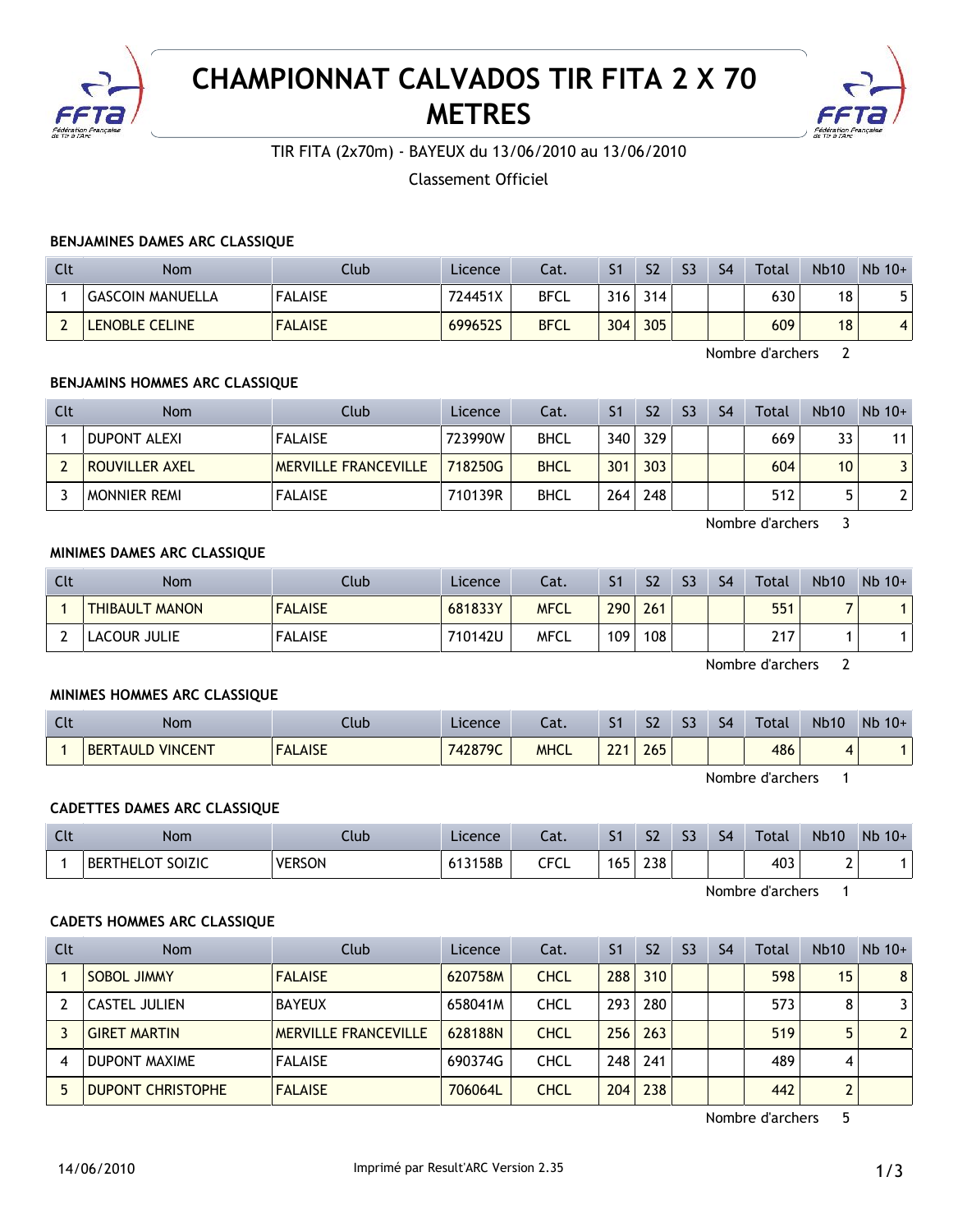## **JUNIORS DAMES ARC CLASSIQUE**

| <b>Nom</b>          | Llub                                               | Licence | $\sim$<br>cal. | . . | ch<br>גכ | $\sim$ | S4 | Total | <b>Nb10</b> | <b>Nb</b><br>$10+$ |
|---------------------|----------------------------------------------------|---------|----------------|-----|----------|--------|----|-------|-------------|--------------------|
| POULINGUE BENEDICTE | <b>DIVES</b><br><b>PIERRE</b><br>$-$<br><b>SUR</b> | 688550Z | <b>JFCL</b>    | 240 | 250      |        |    | 490   |             |                    |

Nombre d'archers 1

## **SENIORS DAMES ARC CLASSIQUE**

| $\sim$<br>นเ | <b>Nom</b>                          | lub.           | Licence | $\sim$<br>Jal. | . .       | $\mathbf{C}$<br>77 | $\mathbf{C}$<br>-- | ς4 | Total | <b>Nb10</b>              | Nb<br>$10+$ |
|--------------|-------------------------------------|----------------|---------|----------------|-----------|--------------------|--------------------|----|-------|--------------------------|-------------|
|              | <b>NATHALIE</b><br><b>HENNEGUET</b> | <b>FALAISE</b> | 623072C | <b>SFCL</b>    | 220<br>__ | つらら<br><b>LJJ</b>  |                    |    | 494   | $\overline{\phantom{a}}$ | -<br>J      |

Nombre d'archers 1

## **SENIORS HOMMES ARC CLASSIQUE**

| Clt | <b>Nom</b>              | Club                         | Licence | Cat.        | S <sub>1</sub> | S <sub>2</sub> | S <sub>3</sub> | S <sub>4</sub> | Total | <b>Nb10</b>     | $Nb$ 10+       |
|-----|-------------------------|------------------------------|---------|-------------|----------------|----------------|----------------|----------------|-------|-----------------|----------------|
|     | <b>ANFRAY GILDAS</b>    | ST PIERRE SUR DIVES          | 717158V | <b>SHCL</b> | 293            | 291            |                |                | 584   | 11              | 8              |
|     | <b>TRET OLIVIER</b>     | <b>FALAISE</b>               | 718466S | <b>SHCL</b> | 302            | 273            |                |                | 575   | 10 <sup>°</sup> | 5              |
| 3   | <b>MAHIEU CEDRIC</b>    | <b>TOUQUES</b>               | 667080M | <b>SHCL</b> | 292            | 275            |                |                | 567   | 8               | $\overline{2}$ |
| 4   | <b>GAUTHIER LAURENT</b> | <b>COURSEULLES SUR MER</b>   | 312274D | <b>SHCL</b> | 251            | 296            |                |                | 547   |                 | 3              |
| 5   | <b>GIESZCZYK JEROME</b> | <b>FALAISE</b>               | 599045L | <b>SHCL</b> | 249            | 268            |                |                | 517   |                 | $\mathbf 1$    |
| 6   | HUAN JONATHAN           | <b>FALAISE</b>               | 591387M | <b>SHCL</b> | 243            | 266            |                |                | 509   | 6               |                |
|     | <b>FAVRAU GAETAN</b>    | <b>HEROUVILLE SAINT CLAI</b> | 654812C | <b>SHCL</b> | 234            | 257            |                |                | 491   | 4               |                |
| 8   | <b>MEYER PASCAL</b>     | <b>MERVILLE FRANCEVILLE</b>  | 649972S | <b>SHCL</b> | 217            | 201            |                |                | 418   | 4               | $\overline{2}$ |

Nombre d'archers 8

## **VETERANS HOMMES ARC CLASSIQUE**

| Clt | Nom                | Club.                       | Licence | Cat.        |     | S <sub>2</sub> | S <sub>3</sub> | S4 | <b>Total</b> | <b>Nb10</b> | $Nb$ 10+ |
|-----|--------------------|-----------------------------|---------|-------------|-----|----------------|----------------|----|--------------|-------------|----------|
|     | CHATELIN DIDIER    | HEROUVILLE SAINT CLAI       | 421342F | VHCL        | 278 | 273            |                |    | 551          |             |          |
|     | <b>GIRET HERVE</b> | <b>MERVILLE FRANCEVILLE</b> | 670982D | <b>VHCL</b> | 237 | 239            |                |    | 476          |             |          |

Nombre d'archers 2

## **SUPER VETERANS HOMMES ARC CLASSIQUE**

| - ULL | Nom                     | Ilub          | Licence | Cat.         | эı  | S <sub>2</sub> | C <sub>2</sub><br>נכ | S <sub>4</sub> | Total | <b>Nb10</b> | Nb<br>$10+$ |
|-------|-------------------------|---------------|---------|--------------|-----|----------------|----------------------|----------------|-------|-------------|-------------|
|       | <b>BOUGENEAUX ALAIN</b> | <b>BAYEUX</b> | 073031G | <b>SVHCL</b> | 224 | 223            |                      |                | 447   |             |             |

Nombre d'archers 1

## **MINIMES HOMMES ARC A POULIES**

| $\mathsf{C}$<br>nu. | Nom                  | .lub                       | Licence | Cat.        |     | $\mathbf{C}$<br>גכ | ch | 54 | Total | <b>Nb10</b> | Nb<br>$10+$ |
|---------------------|----------------------|----------------------------|---------|-------------|-----|--------------------|----|----|-------|-------------|-------------|
|                     | <b>ENGELS THOMAS</b> | <b>COURSEULLES SUR MER</b> | 702538D | <b>MHCC</b> | 298 | 302                |    |    | 600   | 10          |             |

Nombre d'archers 1

#### **JUNIORS HOMMES ARC A POULIES**

| $\sim$<br>n Circ | Nom                       | lub.       | Licence | .<br>.<br>Jal. | - -<br>ا د | $\sim$<br>24  | $\sim$<br>-- | $\varsigma_{\Delta}$<br>-- | Total | <b>Nb10</b> | Nb<br>$10+$ |
|------------------|---------------------------|------------|---------|----------------|------------|---------------|--------------|----------------------------|-------|-------------|-------------|
|                  | CAMILLE<br><b>POIRRIE</b> | ₽F<br>.HAM | 608936M | <b>JHCC</b>    | 320        | $\sim$<br>ر_ر |              |                            | 643   | $\sim$<br>- |             |

Nombre d'archers 1

#### **SENIORS DAMES ARC A POULIES**

| Clt | Nom | $1$ ub | <b>Licence</b> | Cat. | 51 | $\sim$<br>SΖ | S <sub>3</sub> | S <sub>4</sub> | Total | <b>Nb10</b> | Nb 10+ |
|-----|-----|--------|----------------|------|----|--------------|----------------|----------------|-------|-------------|--------|
|     |     |        |                |      |    |              |                |                |       |             |        |